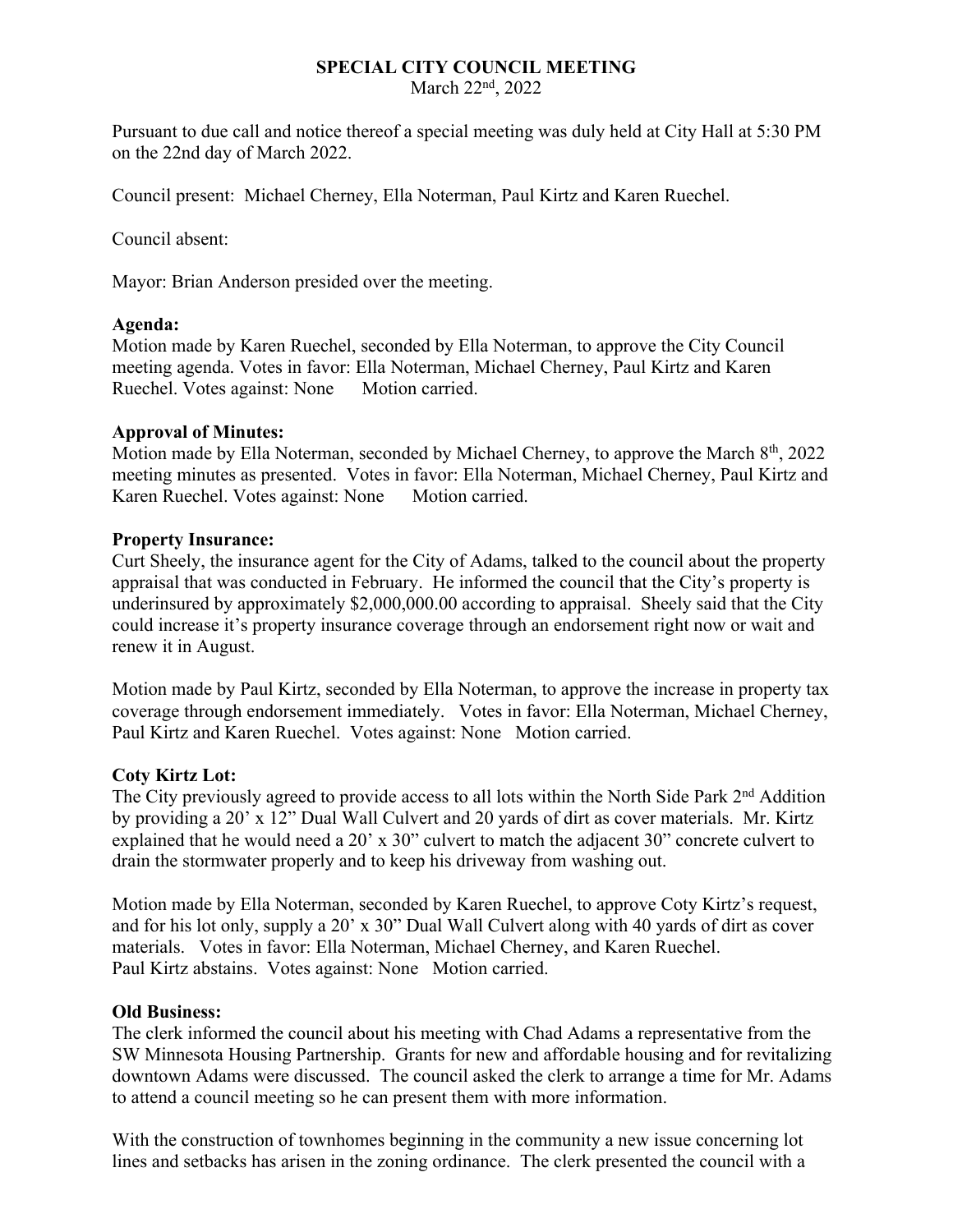solution, which would be adding a zero-lot line provision to the zoning ordinance. The council asked the clerk to draw up the addition within the ordinance and present it to them for future approval.

## **Gambling Permit:**

The Southland Sportsmen's Club applied for a gambling permit for a raffle to be held on 6/12/2022 during Dairy Days.

Motion made by Paul Kirtz, seconded by Karen Ruechel, to approve the gambling permit to the Southland Sportsmen's Club upon signature from the club president. Votes in favor: Ella Noterman, Michael Cherney, Paul Kirtz and Karen Ruechel. Votes against: None Motion carried.

# **New Election Equipment:**

Mower County and the surrounding cities and townships have decided to update the voting equipment, after 16 years of using the same Assistive Voting Devices and tabulating machines. The cost to the City and Township will be approximately \$6500.00.

# **Writ of Special Election:**

Due to the passing of representative Jim Hagedorn a special election will be held in Congressional District 1 on Tuesday, August 9<sup>th</sup>, 2022 the same day as the State Primary. If necessary, a special primary, for the nomination of candidates for the office of Congressional Representative for Congressional District 1 will be held on Tuesday, May 24<sup>th</sup>, 2022.

# **Resolution No. 03-2022**

Motion made by Karen Ruechel, seconded by Ella Noterman, to approve Resolution No. 03- 2022 a resolution which hereby reestablishes the boundaries of the voting precincts and polling places. Votes in favor: Ella Noterman, Michael Cherney, Paul Kirtz and Karen Ruechel. Votes against: None Motion carried.

# **Adams Community Industrial Development Corporation**

A letter was sent to the City from the Adams Community Industrial Development Corporation asking for a donation to grow funding which could be utilized towards attracting business and community growth in the City of Adams. The council asked the clerk to look up the amount of last donation and report back.

# **Demolition Permit:**

Adams Funeral Home has applied for a permit to demolish the structure standing at 17  $3<sup>rd</sup>$  St. NW.

Motion made by Paul Kirtz, seconded by Ella Noterman, to approve the permit allowing Adams Funeral Home to eliminate the structure standing at 17 3<sup>rd</sup> St. NW. Votes in favor: Ella Noterman, Michael Cherney, Paul Kirtz and Karen Ruechel. Votes against: None Motion carried.